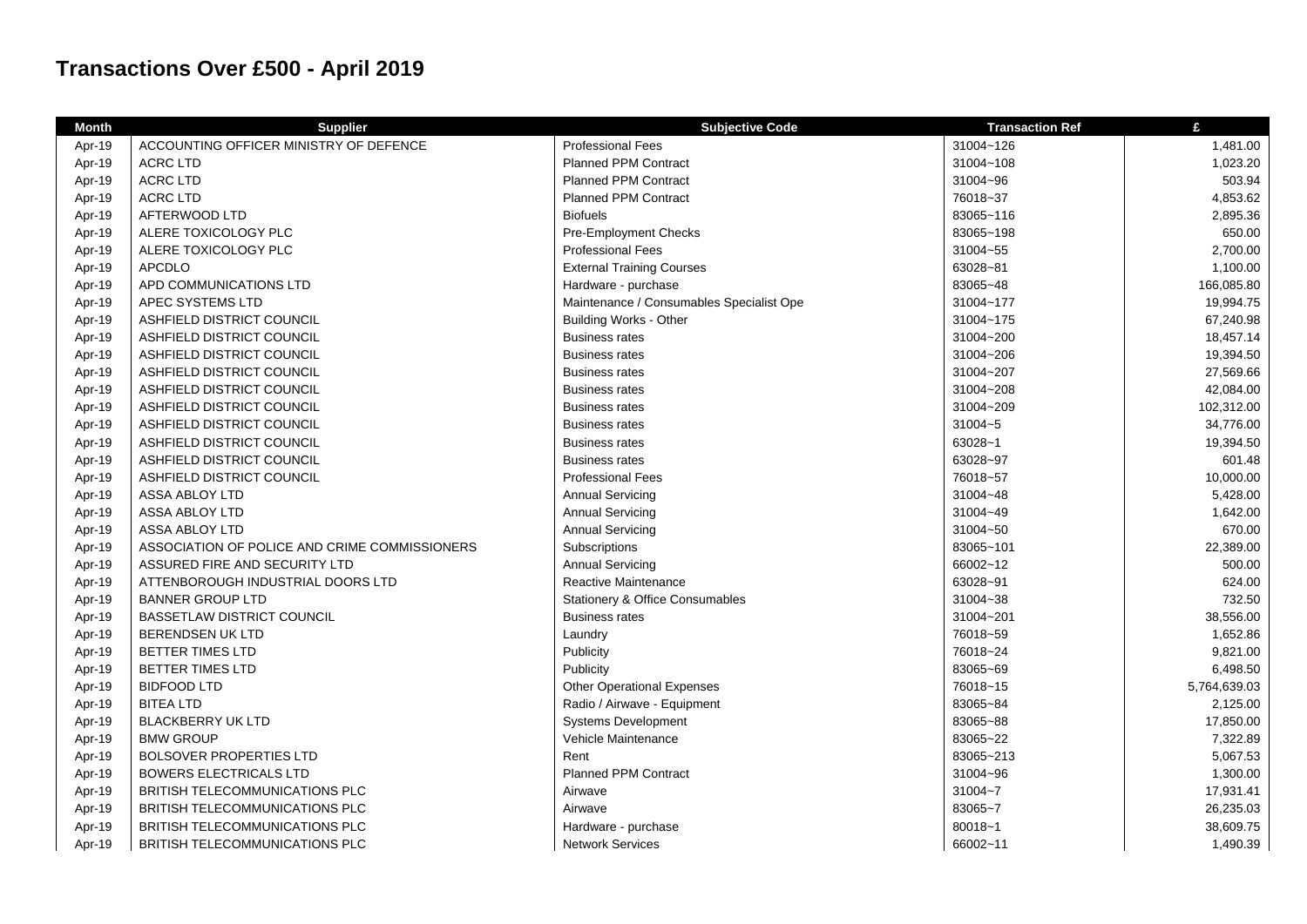| <b>Month</b> | <b>Supplier</b>                       | <b>Subjective Code</b>                   | <b>Transaction Ref</b> | £         |
|--------------|---------------------------------------|------------------------------------------|------------------------|-----------|
| Apr-19       | <b>BRITISH TELECOMMUNICATIONS PLC</b> | <b>Network Services</b>                  | 76018~39               | 17,931.41 |
| Apr-19       | <b>BRITISH TELECOMMUNICATIONS PLC</b> | <b>Network Services</b>                  | 83065~97               | 17,931.41 |
| Apr-19       | <b>BROOK STREET (UK) LTD</b>          | Agency / Temp Staff                      | 83065~231              | 1,748.86  |
| Apr-19       | <b>BROOK STREET (UK) LTD</b>          | Agency / Temp Staff                      | 83065~232              | 3,961.00  |
| Apr-19       | <b>BROOK STREET (UK) LTD</b>          | Agency / Temp Staff                      | 83065~233              | 2,082.36  |
| Apr-19       | <b>BROOK STREET (UK) LTD</b>          | <b>Consultants Fees</b>                  | 78006~44               | 2,188.21  |
| Apr-19       | BROWNLOW CHILDCARE CLUB               | Pay Related Transactions                 | 83065~165              | 2,140.00  |
| Apr-19       | <b>BROXTOWE BOROUGH COUNCIL</b>       | <b>Business rates</b>                    | 31004~211              | 13,769.74 |
| Apr-19       | <b>BROXTOWE BOROUGH COUNCIL</b>       | <b>Business rates</b>                    | 31004~212              | 2,691.93  |
| Apr-19       | <b>BROXTOWE BOROUGH COUNCIL</b>       | <b>Business rates</b>                    | 31004~213              | 4,369.90  |
| Apr-19       | <b>BUDDILTD</b>                       | Maintenance / Consumables Specialist Ope | 31004~90               | 2,475.00  |
| Apr-19       | <b>BUYWORKS LTD</b>                   | <b>Consultants Fees</b>                  | 31004~36               | 10,350.00 |
| Apr-19       | <b>BUYWORKS LTD</b>                   | <b>Consultants Fees</b>                  | 76018~9                | 8,100.00  |
| Apr-19       | <b>BUYWORKS LTD</b>                   | <b>Consultants Fees</b>                  | 83065~34               | 926.08    |
| Apr-19       | CAPITA BUSINESS SERVICES LTD          | Fees - Other                             | 83065~141              | 7,909.00  |
| Apr-19       | <b>CAPITA BUSINESS SERVICES LTD</b>   | Hardware                                 | 31004~111              | 16,116.00 |
| Apr-19       | <b>CAPITA BUSINESS SERVICES LTD</b>   | Maintenance / Consumables Specialist Ope | 31004~180              | 1,821.50  |
| Apr-19       | CASTLE CAVENDISH FOUNDATION           | <b>Grants to Voluntary Bodies</b>        | 83065~227              | 4,680.00  |
| Apr-19       | <b>CDW LTD</b>                        | Hardware - maintenance                   | 78006~17               | 1,188.08  |
| Apr-19       | <b>CDW LTD</b>                        | Other IT Costs                           | 31004~120              | 780.30    |
| Apr-19       | <b>CDW LTD</b>                        | Other IT Costs                           | 80018~2                | 780.30    |
|              | <b>CELL SECURITY LTD</b>              | Reactive Maintenance                     | 66002~1                | 975.00    |
| Apr-19       | <b>CERTAS ENERGY UK LTD</b>           | Diesel                                   | 31004~114              | 15,265.50 |
| Apr-19       |                                       | <b>Diesel</b>                            | 31004~28               |           |
| Apr-19       | <b>CERTAS ENERGY UK LTD</b>           |                                          |                        | 10,177.00 |
| Apr-19       | <b>CERTAS ENERGY UK LTD</b>           | Diesel                                   | 31004~29               | 12,212.40 |
| Apr-19       | CERTAS ENERGY UK LTD                  | Diesel                                   | 63031~1                | 12,212.40 |
| Apr-19       | <b>CERTAS ENERGY UK LTD</b>           | Diesel                                   | 83065~106              | 30,765.00 |
| Apr-19       | <b>CERTAS ENERGY UK LTD</b>           | <b>Diesel</b>                            | 83065~6                | 15,561.11 |
| Apr-19       | <b>CINTRA LTD</b>                     | Interpreters Fees & Translators Fees     | 83065~238              | 734.30    |
| Apr-19       | <b>CLASSIC LIFTS LTD</b>              | <b>Building Works - Main Contract</b>    | 83065~90               | 12,567.27 |
| Apr-19       | <b>CLASSIC LIFTS LTD</b>              | <b>Building Works - Main Contract</b>    | 84002~5                | 8,315.89  |
| Apr-19       | <b>COLLEGE GARTH LTD</b>              | Stray Animals (maintenance costs)        | 83065~140              | 944.59    |
| Apr-19       | <b>COLLEGE OF POLICING</b>            | Advertising                              | 78006~29               | 12,091.70 |
| Apr-19       | <b>COLLEGE OF POLICING</b>            | <b>Books &amp; Publications</b>          | 63028~18               | 1,200.00  |
| Apr-19       | COMPUTACENTER (UK) LTD                | Hardware                                 | 76018~20               | 35,616.00 |
| Apr-19       | COMPUTACENTER (UK) LTD                | Hardware                                 | 83065~66               | 17,808.00 |
| Apr-19       | COMPUTACENTER (UK) LTD                | Hardware - purchase                      | 76018~18               | 2,047.64  |
| Apr-19       | COMPUTACENTER (UK) LTD                | Hardware - purchase                      | 83065~48               | 697.83    |
| Apr-19       | CONQUER PEST CONTROL LTD              | Pest Control                             | 63028~20               | 749.00    |
| Apr-19       | COONEEN AT WORK LTD                   | Clothing & Uniforms                      | 31004~44               | 2,083.33  |
| Apr-19       | <b>CPOSA</b>                          | Insurance NPCC / Supers Legal Protection | 78006~68               | 12,296.00 |
| Apr-19       | CRAIGARD (SHERWOOD PARK) LTD          | Service Charge                           | 83065~202              | 1,079.38  |
| Apr-19       | <b>CTMI LTD</b>                       | <b>Consultants Fees</b>                  | 31004~36               | 9,199.00  |
| Apr-19       | <b>CU SERVICES LTD</b>                | <b>Internal Training Courses</b>         | 63028~51               | 1,549.20  |
| Apr-19       | <b>CYCLESCHEME LTD</b>                | Salary Deductions - Cycle to Work Scheme | 83065~170              | 3,858.33  |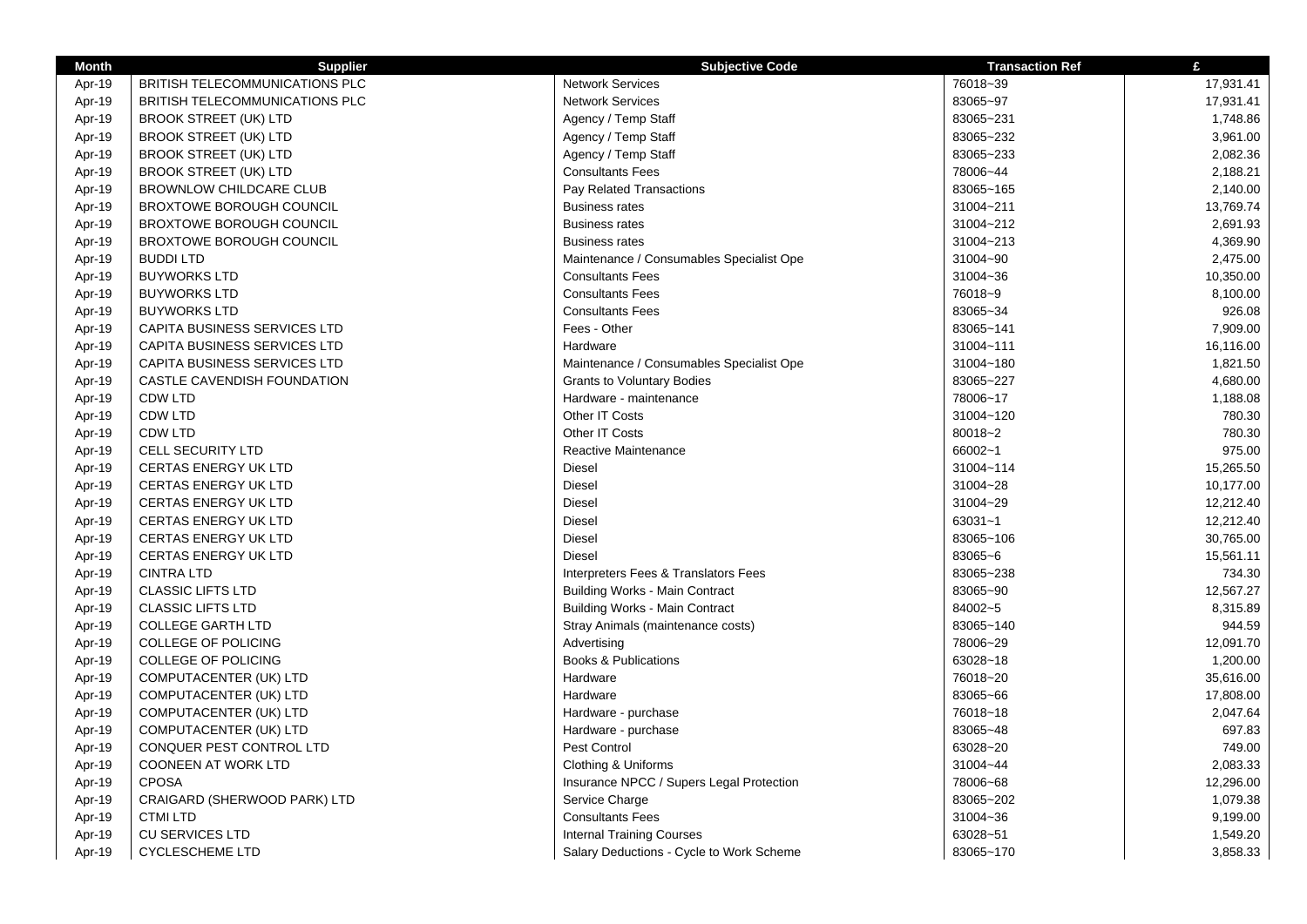| <b>Month</b> | <b>Supplier</b>                                      | <b>Subjective Code</b>                   | <b>Transaction Ref</b> | £          |
|--------------|------------------------------------------------------|------------------------------------------|------------------------|------------|
| Apr-19       | <b>D.TEC INTERNATIONAL LTD</b>                       | Maintenance / Consumables Specialist Ope | 83065~108              | 1,750.00   |
| Apr-19       | <b>D.TEC INTERNATIONAL LTD</b>                       | <b>Other Medical Costs</b>               | 31004~161              | 869.00     |
| Apr-19       | DARLEY MOOR MOTOR CYCLE ROAD RACING CLUB LTD         | Hire of Rooms/Premises                   | 83065~79               | 1,000.00   |
| Apr-19       | DESIGN IT SOLUTIONS LTD TA PANOPTECH                 | Hardware - purchase                      | 83065~48               | 10,000.00  |
| Apr-19       | DFP SERVICES LTD                                     | Planned PPM Contract                     | 31004~101              | 654.81     |
| Apr-19       | <b>DFP SERVICES LTD</b>                              | Planned PPM Contract                     | 83065~115              | 2,601.68   |
| Apr-19       | DFP SERVICES LTD                                     | Reactive Maintenance                     | 78006~2                | 548.61     |
| Apr-19       | DG PRIVATE HIRE LTD                                  | Public Transport & Parking               | 78006~47               | 2,156.50   |
| Apr-19       | DKN DECORATORS LTD                                   | <b>Planned Maintenance</b>               | 83065~32               | 2,510.00   |
| Apr-19       | DR E WOLSKA                                          | <b>Professional Fees</b>                 | 31004~81               | 1,440.00   |
| Apr-19       | <b>DVLA</b>                                          | Road Fund Licences                       | 31004~4                | 5,000.00   |
| Apr-19       | DYFED POWYS POLICE SPORTS & RECREATIONAL ASSOCIATION | <b>External Training Courses</b>         | 78006~65               | 560.00     |
| Apr-19       | <b>EAST MIDLANDS RFCA</b>                            | <b>Books &amp; Publications</b>          | 63028~18               | 1,399.00   |
| Apr-19       | <b>EASTWOOD TOWN COUNCIL</b>                         | Electricity                              | 83065~207              | 500.90     |
| Apr-19       | EDF ENERGY CUSTOMERS LTD                             | Electricity                              | 83065~169              | 3,328.19   |
| Apr-19       | EDF ENERGY CUSTOMERS LTD                             | Electricity                              | 84002~3                | 15,876.91  |
| Apr-19       | <b>EMTEC LABORATORIES LTD</b>                        | <b>Professional Fees</b>                 | 31004~82               | 720.00     |
| Apr-19       | <b>ENVIRONTEC LTD</b>                                | <b>Building Works - Main Contract</b>    | 31004~14               | 850.00     |
| Apr-19       | <b>ENVIRONTEC LTD</b>                                | <b>Planned Maintenance</b>               | 31004~31               | 900.00     |
| Apr-19       | EPPERSTONE RIFLE RANGE                               | Rent                                     | 78006~66               | 15,000.00  |
| Apr-19       | EVERYTHING EVERYWHERE LTD                            | Mobile Phone Call Charges & Contract Cos | 83065~55               | 6,684.12   |
| Apr-19       | EVERYTHING EVERYWHERE LTD                            | Other IT Costs                           | 76018~43               | 627.00     |
| Apr-19       | EXCEPTIONAL HOTELS AND RESORTS (UK) LTD              | <b>External Training Courses</b>         | 63028~2                | 8,711.00   |
| Apr-19       | <b>EXPERIAN LTD</b>                                  | Searches                                 | 76018~48               | 4,387.18   |
| Apr-19       | <b>EXPERIAN LTD</b>                                  | Software Licences                        | 76018~53               | 33,426.08  |
| Apr-19       | FISHER HARGREAVES PROCTOR LTD                        | Service Charge                           | 31004~218              | 4,293.74   |
| Apr-19       | <b>FLOGAS BRITAIN LTD</b>                            | <b>Heating Fuel Oil</b>                  | 78006~37               | 3,000.00   |
| Apr-19       | FORCE INFORMATION SYSTEMS LTD                        | Hardware - purchase                      | 83065~48               | 22,088.00  |
| Apr-19       | FRANK KEY (NOTTINGHAM) LTD                           | Building Maintenance - Day to Day        | 31004~61               | 3,500.00   |
| Apr-19       | <b>GB GROUP PLC</b>                                  | Software Licences                        | 31004~92               | 17,950.00  |
| Apr-19       | <b>GB GROUP PLC</b>                                  | Software Licences                        | 83065~86               | 17,950.00  |
| Apr-19       | GEO HANSON & SONS HUCKNALL LTD                       | <b>Building Works - Other</b>            | 66002~5                | 15,878.80  |
| Apr-19       | GINGERS OF NOTTINGHAM LTD                            | <b>Contract Catering</b>                 | 63028~83               | 1,380.00   |
| Apr-19       | <b>GIVE AS YOU EARN</b>                              | Pay Related Transactions                 | 83065~176              | 1,032.00   |
| Apr-19       | <b>GIVE AS YOU EARN</b>                              | Pay Related Transactions                 | 83065~178              | 953.28     |
| Apr-19       | <b>GLIDER DIGITAL LTD</b>                            | Web Infrastructure                       | 78006~45               | 948.83     |
| Apr-19       | <b>GMK LTD</b>                                       | Clothing & Uniforms                      | 63028~32               | 1,161.60   |
| Apr-19       | <b>GMK LTD</b>                                       | Clothing & Uniforms                      | 83065~156              | 3,120.00   |
| Apr-19       | <b>GRAYSHIFT</b>                                     | Software Licences                        | 31004~92               | 11,800.00  |
| Apr-19       | <b>GRG PUBLIC RESOURCES LTD</b>                      | Damage to Property / Boarding Up         | 78006~60               | 650.00     |
| Apr-19       | <b>GRIDSMART LTD</b>                                 | <b>Fixtures &amp; Fittings</b>           | 31004~128              | 4,470.00   |
| Apr-19       | <b>HAMPSONS RECOVERY</b>                             | Vehicle Recovery Costs                   | 83065~163              | 21,070.00  |
| Apr-19       | HAYS SPECIALIST RECRUITMENT LTD                      | Agency / Temp Staff                      | 31004~34               | 401,803.30 |
| Apr-19       | HAYS SPECIALIST RECRUITMENT LTD                      | Agency / Temp Staff                      | 63028~24               | 403,218.20 |
| Apr-19       | <b>HEATH LAMBERT LTD</b>                             | <b>Employers Liability</b>               | 83065~218              | 421,025.76 |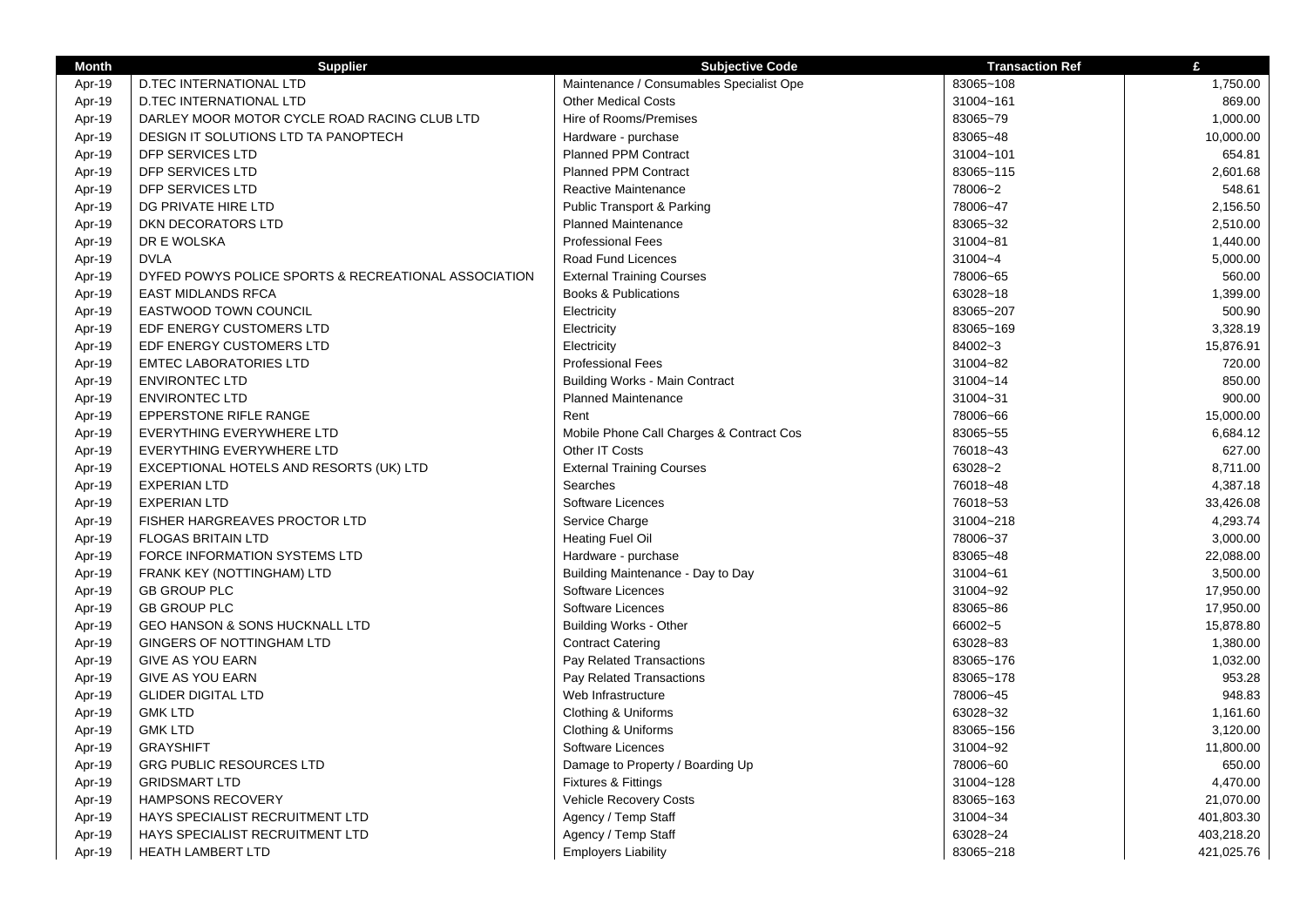| <b>Month</b> | <b>Supplier</b>                     | <b>Subjective Code</b>            | <b>Transaction Ref</b> | £            |
|--------------|-------------------------------------|-----------------------------------|------------------------|--------------|
| Apr-19       | <b>HEATH LAMBERT LTD</b>            | <b>Engineering Insurance</b>      | 83065~217              | 9,641.16     |
| Apr-19       | HEATH LAMBERT LTD                   | Insurance Fidelity Guarantee      | 83065~216              | 8,580.48     |
| Apr-19       | HEATH LAMBERT LTD                   | Insurance Personal Accident       | 83065~222              | 632.04       |
| Apr-19       | <b>HEATH LAMBERT LTD</b>            | Libel & Slander Insurance         | 83065~223              | 14,593.60    |
| Apr-19       | <b>HEATH LAMBERT LTD</b>            | <b>Property Related</b>           | 83065~219              | 70,134.58    |
| Apr-19       | <b>HEATH LAMBERT LTD</b>            | Vehicle Insurance                 | 83065~220              | 33,212.98    |
| Apr-19       | <b>HEATH LAMBERT LTD</b>            | Vehicle Insurance                 | 83065~221              | 517,940.98   |
| Apr-19       | HM REVENUE & CUSTOMS                | Apprentice Levy                   | 31004~233              | 47,651.00    |
| Apr-19       | HM REVENUE & CUSTOMS                | Pay Related Transactions          | 31004~235              | 1,018,493.56 |
| Apr-19       | HM REVENUE & CUSTOMS                | Pay Related Transactions          | 31004~236              | 848,088.52   |
| Apr-19       | HM REVENUE & CUSTOMS                | Pay Related Transactions          | 31004~237              | 25,070.00    |
| Apr-19       | HM REVENUE & CUSTOMS                | Pay Related Transactions          | 31004~238              | 1,137,746.37 |
| Apr-19       | <b>HMCTS</b>                        | <b>Interest Paid</b>              | 83065~10               | 517.78       |
| Apr-19       | HOME OFFICE                         | Firearms & Supplies               | 31004~45               | 12,474.00    |
| Apr-19       | HOWARD WARD ASSOCIATES LLP          | <b>Professional Fees</b>          | 63028~69               | 1,995.00     |
| Apr-19       | <b>HUMAN APPLICATIONS LTD</b>       | <b>External Training Courses</b>  | 31004~10               | 725.00       |
| Apr-19       | <b>INFORMATION BY DESIGN LTD</b>    | Specific Grants awarded           | 76018~42               | 8,400.00     |
| Apr-19       | INSIGHT DIRECT (UK) LTD             | Hardware                          | 31004~167              | 23,683.30    |
| Apr-19       | INSIGHT DIRECT (UK) LTD             | Hardware                          | 31004~169              | 25,524.23    |
| Apr-19       | INSIGHT DIRECT (UK) LTD             | Hardware                          | 76018~62               | 25,524.23    |
| Apr-19       | INSIGHT DIRECT (UK) LTD             | Hardware                          | 78006~55               | 11,841.65    |
| Apr-19       | <b>INSIGHT DIRECT (UK) LTD</b>      | Software Licences                 | 31004~92               | 367,117.40   |
| Apr-19       | <b>INSIGHT DIRECT (UK) LTD</b>      | Software Licences                 | 76018~34               | 734,234.80   |
| Apr-19       | <b>INTERSPIRO LTD</b>               | <b>External Training Courses</b>  | 83065~11               | 1,571.00     |
| Apr-19       | <b>ITM COMPONENTS LTD</b>           | Hardware - purchase               | 83065~48               | 1,138.71     |
| Apr-19       | <b>JACKSON LIFT SERVICES LTD</b>    | <b>Reactive Maintenance</b>       | 63028~4                | 599.00       |
| Apr-19       | <b>JACKSON LIFT SERVICES LTD</b>    | Reactive Maintenance              | 63028~6                | 10,185.00    |
| Apr-19       | JACKSONS RECOVERY LTD               | Vehicle Recovery Costs            | 83065~163              | 175,943.60   |
| Apr-19       | JADE SOLUTIONS (UK) LTD             | <b>External Training Courses</b>  | 63028~90               | 950.00       |
| Apr-19       | JERICHO ROAD PROJECT                | <b>Grants to Voluntary Bodies</b> | 83065~227              | 22,500.00    |
| Apr-19       | K & W BUILDERS LTD                  | Fees - Other                      | 83065~120              | 5,985.00     |
| Apr-19       | KARIMIA ASSOCIATION LTD             | <b>Grants to Voluntary Bodies</b> | 83065~227              | 9,000.00     |
| Apr-19       | <b>LAVAT CONSULTING LTD</b>         | <b>Professional Fees</b>          | 31004~78               | 2,950.00     |
| Apr-19       | LAVAT CONSULTING LTD                | <b>Professional Fees</b>          | 78006~22               | 2,950.00     |
| Apr-19       | LIGHTFOOT SOLUTIONS UK LTD          | Software Licences                 | 76018~34               | 41,898.00    |
| Apr-19       | <b>LIGHTFOOT SOLUTIONS UK LTD</b>   | Software Licences                 | 83065~86               | 41,898.00    |
| Apr-19       | M SHOOTER                           | <b>Planned Maintenance</b>        | 63028~28               | 599.00       |
| Apr-19       | <b>MACOI LTD</b>                    | Furniture                         | 83065~23               | 503.69       |
| Apr-19       | <b>MALT CROSS LTD</b>               | <b>Grants to Voluntary Bodies</b> | 83065~227              | 17,957.43    |
| Apr-19       | MANSFIELD DISTRICT COUNCIL          | <b>Business rates</b>             | 31004~214              | 21,672.00    |
| Apr-19       | MANSFIELD DISTRICT COUNCIL          | <b>Business rates</b>             | 31004~5                | 206,640.00   |
| Apr-19       | MAYOR'S OFFICE FOR POLICING & CRIME | <b>External Training Courses</b>  | 63028~57               | 668.00       |
| Apr-19       | MAYOR'S OFFICE FOR POLICING & CRIME | Subscriptions                     | 79028~12               | 20,973.00    |
| Apr-19       | MICHELIN TYRE PLC                   | <b>External Training Courses</b>  | 79028~4                | 3,026.66     |
| Apr-19       | <b>MILITEC LTD</b>                  | Firearms & Supplies               | 83065~77               | 23,396.00    |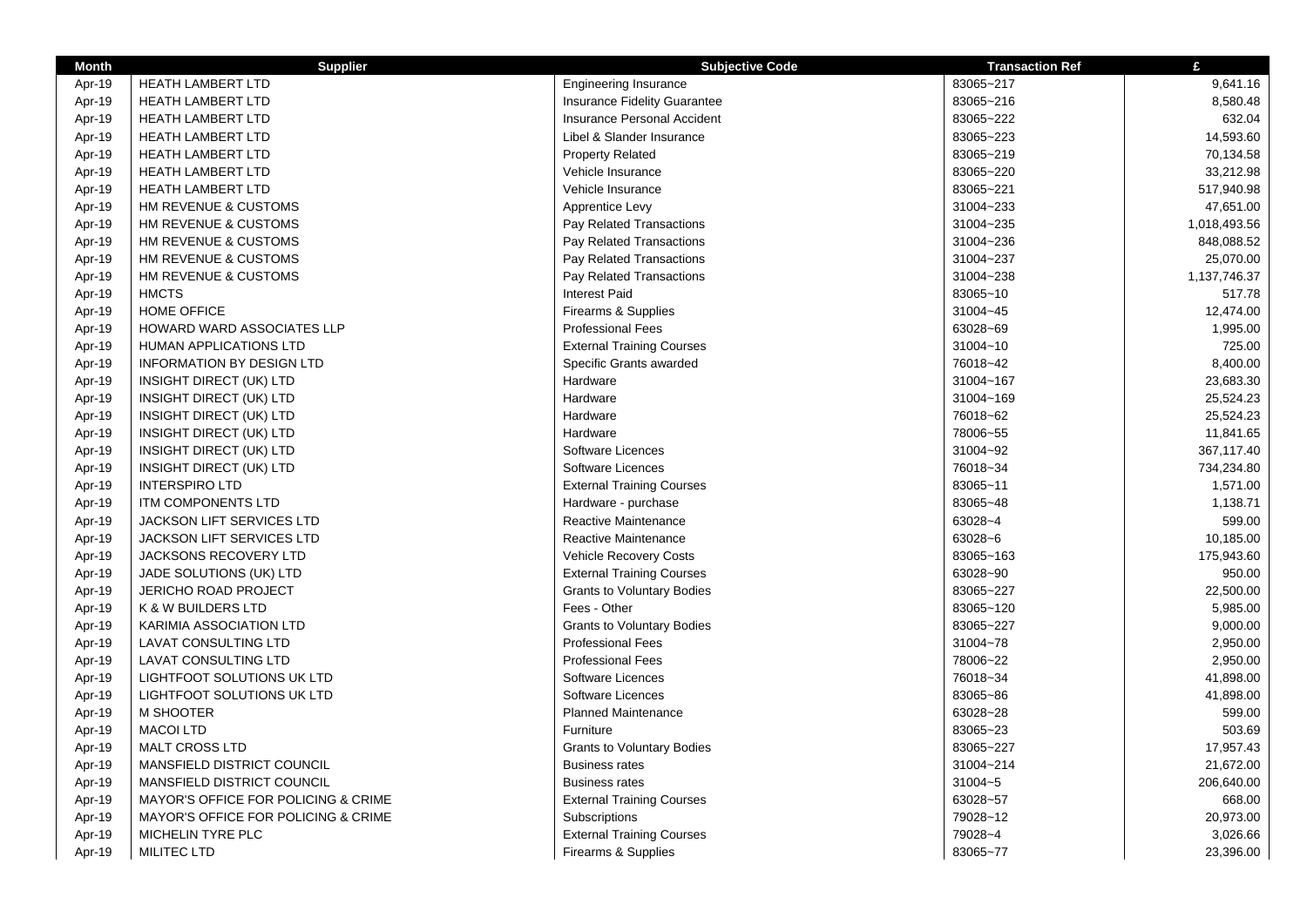| <b>Month</b> | <b>Supplier</b>                                  | <b>Subjective Code</b>                 | <b>Transaction Ref</b> | £          |
|--------------|--------------------------------------------------|----------------------------------------|------------------------|------------|
| Apr-19       | MITIE GROUP PLC                                  | Police Surgeons / Clinicians           | 83065~139              | 84,907.52  |
| Apr-19       | <b>MIVEN LTD</b>                                 | Service Charge                         | 83065~36               | 92,152.85  |
| Apr-19       | MOTOR ACCIDENT PROTECTION SERVICES LTD           | Vehicle Insurance                      | 83065~221              | 10,254.59  |
| Apr-19       | NATIONAL MONITORING                              | Covert Alarms, CCTV & Security Systems | 83065~229              | 3,739.20   |
| Apr-19       | <b>NCC PENSION FUND</b>                          | Pay Related Transactions               | 31004~239              | 413,017.49 |
| Apr-19       | <b>NCC PENSION FUND</b>                          | Pay Related Transactions               | 31004~240              | 190,596.38 |
| Apr-19       | <b>NEOLOGY UK LTD</b>                            | Hardware                               | 31004~117              | 212,781.62 |
| Apr-19       | NEOLOGY UK LTD                                   | Hardware                               | 63028~67               | 128,014.96 |
| Apr-19       | NEWARK & SHERWOOD DISTRICT COUNCIL               | <b>Business rates</b>                  | 31004~215              | 12,029.50  |
| Apr-19       | NEWARK & SHERWOOD DISTRICT COUNCIL               | <b>Business rates</b>                  | 31004~216              | 45,864.00  |
| Apr-19       | NO 1 COPPERPOT CREDIT UNION                      | Pay Related Transactions               | 83065~183              | 22,312.98  |
| Apr-19       | NORTHGATE PUBLIC SERVICES (UK) LTD               | Software - purchase                    | 83065~114              | 48,741.00  |
| Apr-19       | NORTHGATE PUBLIC SERVICES (UK) LTD               | Software Licences                      | 83065~86               | 20,307.00  |
| Apr-19       | NOTTINGHAM CITY COUNCIL                          | <b>Business rates</b>                  | 31004~217              | 2,749.60   |
| Apr-19       | NOTTINGHAM CITY COUNCIL                          | <b>Business rates</b>                  | 31004~219              | 14,484.50  |
| Apr-19       | NOTTINGHAM CITY COUNCIL                          | <b>Business rates</b>                  | 31004~220              | 76,608.00  |
| Apr-19       | NOTTINGHAM CITY COUNCIL                          | <b>Business rates</b>                  | 31004~221              | 8,347.00   |
| Apr-19       | NOTTINGHAM CITY COUNCIL                          | <b>Business rates</b>                  | 31004~222              | 59,976.00  |
| Apr-19       | NOTTINGHAM CITY COUNCIL                          | <b>Business rates</b>                  | 31004~223              | 48,636.00  |
| Apr-19       | NOTTINGHAM CITY COUNCIL                          | <b>Business rates</b>                  | 31004~224              | 75,896.00  |
| Apr-19       | NOTTINGHAM CITY COUNCIL                          | <b>Business rates</b>                  | 31004~225              | 115,416.00 |
| Apr-19       | NOTTINGHAM CITY COUNCIL                          | <b>Business rates</b>                  | 64016~9                | 13,502.50  |
| Apr-19       | NOTTINGHAM CITY COUNCIL                          | <b>Professional Fees</b>               | 79028~2                | 32,698.00  |
| Apr-19       | NOTTINGHAM COMMUNITY & VOLUNTARY SERVICE         | <b>Grants to Voluntary Bodies</b>      | 83065~227              | 11,924.00  |
| Apr-19       | NOTTINGHAM OFF ROAD EVENTS                       | <b>External Training Courses</b>       | 31004~172              | 630.00     |
| Apr-19       | NOTTINGHAMSHIRE SEXUAL VIOLENCE SUPPORT SERVICES | Other PA Grants                        | 83065~130              | 29,377.50  |
| Apr-19       | NOTTINGHAMSHIRE SEXUAL VIOLENCE SUPPORT SERVICES | Other PA Grants                        | 83065~131              | 64,998.62  |
| Apr-19       | NOTTS POLICE BENEVOLENT FUND                     | Pay Related Transactions               | 83065~180              | 11,246.20  |
| Apr-19       | NOTTS POLICE FEDERATION FUND                     | Pay Related Transactions               | 83065~179              | 36,361.33  |
| Apr-19       | ORBIS PROTECT LTD                                | Reactive Maintenance                   | 83065~142              | 995.00     |
| Apr-19       | ORCHID CELLMARK LTD                              | <b>DNA Sampling</b>                    | 31004~232              | 1,161.00   |
| Apr-19       | PERFECT CIRCLE JV LTD                            | Fees - Statutory                       | 64016~4                | 30,936.53  |
| Apr-19       | PERFECT CIRCLE JV LTD                            | Fees - Statutory                       | 66002~3                | 28,574.67  |
| Apr-19       | PERFECT CIRCLE JV LTD                            | Fees - Statutory                       | 66002~8                | 9,045.11   |
| Apr-19       | PERSONNEL HYGIENE SERVICES LTD                   | <b>Planned PPM Contract</b>            | 76018~41               | 713.21     |
| Apr-19       | PETER ROBERTS                                    | <b>External Training Courses</b>       | 83065~11               | 3,300.00   |
| Apr-19       | PFOA WELFARE SERVICES LTD                        | Counselling                            | 76018~78               | 4,541.67   |
| Apr-19       | <b>PITNEY BOWES</b>                              | Postage Costs                          | 31004~195              | 2,011.00   |
| Apr-19       | POLICE AND CRIME COMMISSIONER FOR CHESHIRE       | <b>External Training Courses</b>       | 31004~77               | 8,252.00   |
| Apr-19       | POLICE AND CRIME COMMISSIONER FOR DERBYSHIRE     | <b>Pension Strain</b>                  | 66002~13               | 122,000.00 |
| Apr-19       | POLICE AND CRIME COMMISSIONER FOR DERBYSHIRE     | <b>Professional Fees</b>               | 63028~84               | 2,239.00   |
| Apr-19       | POLICE AND CRIME COMMISSIONER FOR LANCASHIRE     | <b>External Training Courses</b>       | 63028~10               | 8,000.00   |
| Apr-19       | POLICE AND CRIME COMMISSIONER FOR LANCASHIRE     | <b>External Training Courses</b>       | 63028~2                | 4,650.48   |
| Apr-19       | POLICE AND CRIME COMMISSIONER FOR LEICESTERSHIRE | <b>External Training Courses</b>       | 63028~2                | 44,368.00  |
| Apr-19       | POLICE AND CRIME COMMISSIONER FOR LINCOLNSHIRE   | Web Infrastructure                     | 78006~59               | 83,316.21  |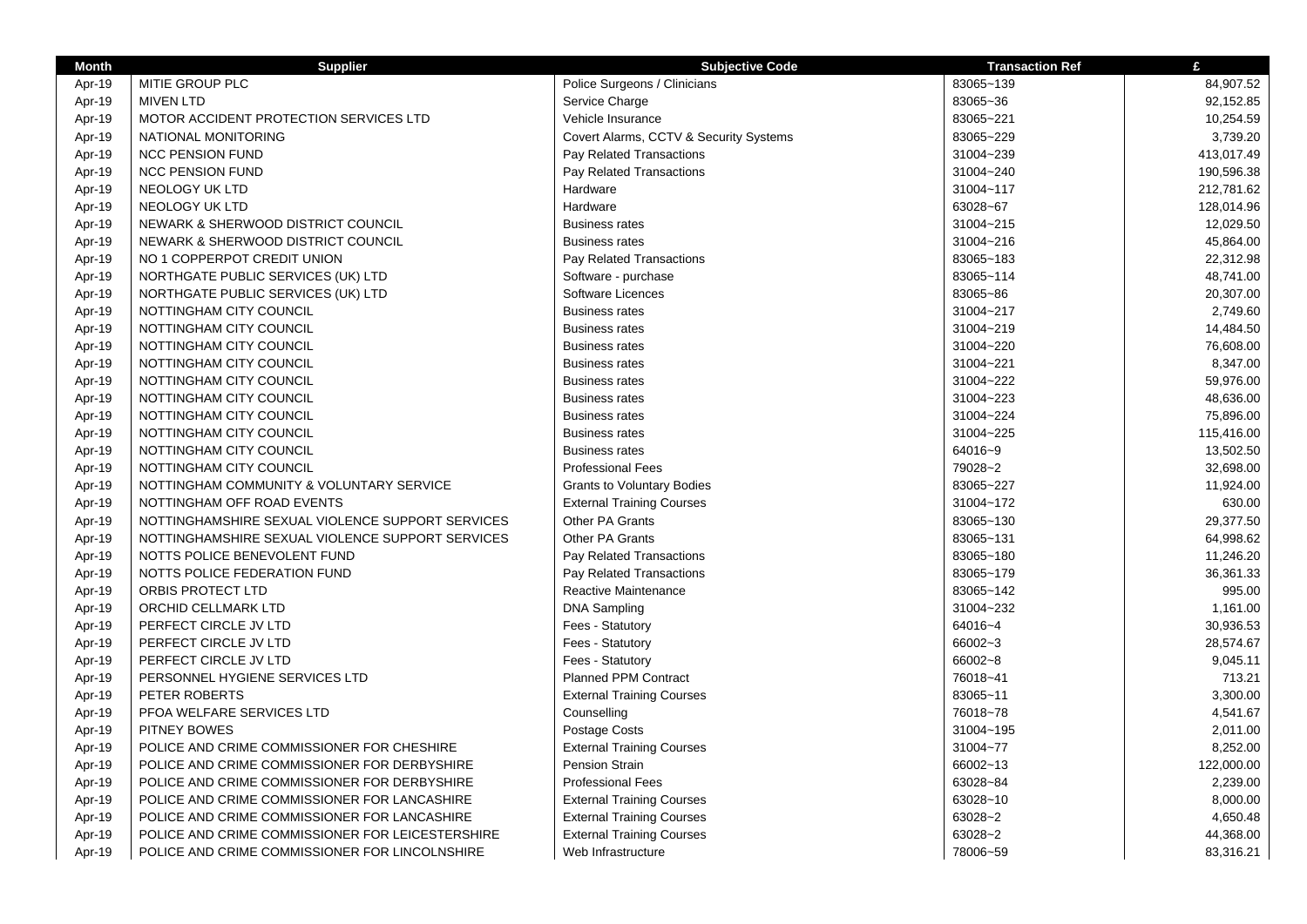| <b>Month</b> | <b>Supplier</b>                                  | <b>Subjective Code</b>               | <b>Transaction Ref</b> | £          |
|--------------|--------------------------------------------------|--------------------------------------|------------------------|------------|
| Apr-19       | POLICE AND CRIME COMMISSIONER FOR WEST MERCIA    | <b>Hotel Accommodation</b>           | 63028~80               | 650.00     |
| Apr-19       | POLICE AND CRIME COMMISSIONER FOR WEST MIDLANDS  | <b>External Training Courses</b>     | 31004~89               | 2,591.42   |
| Apr-19       | POLICE AND CRIME COMMISSIONER FOR WEST YORKSHIRE | <b>Collaboration service</b>         | 31004~137              | 211,608.00 |
| Apr-19       | POLICE AND CRIME COMMISSIONER FOR WEST YORKSHIRE | <b>Other Partnerships</b>            | 63028~55               | 8,685.00   |
| Apr-19       | POLICE AUTHORITY TREASURERS SOCIETY              | Subscriptions                        | 83065~101              | 2,583.00   |
| Apr-19       | POLICE MUTUAL ASSURANCE SOCIETY                  | Pay Related Transactions             | 83065~181              | 58,071.14  |
| Apr-19       | POST OFFICE LTD                                  | Road Fund Licences                   | 83065~4                | 865.00     |
| Apr-19       | POSTURITE (UK) LTD                               | Furniture                            | 63028~16               | 1,010.90   |
| Apr-19       | POSTURITE (UK) LTD                               | Furniture                            | 83065~30               | 520.00     |
| Apr-19       | POWELL & BARNS GROUP LTD                         | Specific Grants awarded              | 83065~100              | 3,568.83   |
| Apr-19       | PRAECEDO BUSINESS SOLUTIONS LTD                  | <b>Consultants Fees</b>              | 83065~133              | 31,970.00  |
| Apr-19       | PRIMARY CARE COMMISSIONING CIC                   | <b>External Training Courses</b>     | 31004~110              | 1,490.00   |
| Apr-19       | PRIMARY CARE COMMISSIONING CIC                   | <b>External Training Courses</b>     | 31004~87               | 2,503.20   |
| Apr-19       | PRO TECT SAFETY SIGNS                            | Vehicles - Spares                    | 31004~42               | 2,169.00   |
| Apr-19       | QA LTD                                           | <b>Consultants Fees</b>              | 63028~72               | 1,698.84   |
| Apr-19       | REED SPECIALIST RECRUITMENT LTD                  | Agency / Temp Staff                  | 83065~174              | 4,190.00   |
| Apr-19       | RELIANCE HIGH TECH LTD                           | Building Maintenance - Day to Day    | 31004~72               | 900.00     |
| Apr-19       | RELIANCE HIGH TECH LTD                           | <b>Planned PPM Contract</b>          | 31004~102              | 4,530.90   |
| Apr-19       | RELIANCE HIGH TECH LTD                           | Reactive Maintenance                 | 31004~18               | 4,019.90   |
| Apr-19       | RELIANCE HIGH TECH LTD                           | Reactive Maintenance                 | 31004~54               | 836.90     |
| Apr-19       | RELIANCE HIGH TECH LTD                           | Reactive Maintenance                 | 31004~98               | 1,193.10   |
| Apr-19       | <b>RELIANCE HIGH TECH LTD</b>                    | Reactive Maintenance                 | 83065~16               | 907.50     |
| Apr-19       | RH FOOD SOLUTIONS LTD                            | <b>Catering Equipment</b>            | 83065~194              | 510.00     |
| Apr-19       | RICHFORD MOTOR SERVICES LTD                      | <b>Vehicle Recovery Costs</b>        | 83065~163              | 178,003.00 |
| Apr-19       | <b>RICOH UK LTD</b>                              | Photocopier Machines - Running Costs | 83065~135              | 26,549.17  |
| Apr-19       | <b>RISUAL LTD</b>                                | Hardware                             | 31004~124              | 2,850.00   |
| Apr-19       | RUSHCLIFFE BOROUGH COUNCIL                       | <b>Business rates</b>                | 31004~226              | 89,712.00  |
| Apr-19       | RUSHCLIFFE BOROUGH COUNCIL                       | <b>Business rates</b>                | 31004~227              | 20,412.00  |
| Apr-19       | RUSHCLIFFE BOROUGH COUNCIL                       | <b>Business rates</b>                | 83065~215              | 6,628.50   |
| Apr-19       | SAAB AB                                          | Hardware                             | 31004~70               | 80,528.77  |
| Apr-19       | SAFARILAND UK LTD                                | Clothing & Uniforms                  | 83065~44               | 1,231.64   |
| Apr-19       | SAFER LIVING FOUNDATION                          | <b>Grants to Voluntary Bodies</b>    | 83065~227              | 22,500.00  |
| Apr-19       | <b>SCANNA MSC LTD</b>                            | <b>Specialist Equipment</b>          | 31004~165              | 8,000.00   |
| Apr-19       | SCOTTISH POLICE AUTHORITY                        | <b>External Training Courses</b>     | 63028~2                | 8,252.00   |
| Apr-19       | SCOTTISH POLICE AUTHORITY                        | <b>External Training Courses</b>     | 83065~11               | 8,252.00   |
| Apr-19       | SECOND ELEMENT LTD                               | <b>Annual Servicing</b>              | 63028~62               | 4,333.34   |
| Apr-19       | SECOND ELEMENT LTD                               | <b>Annual Servicing</b>              | 83065~109              | 2,919.89   |
| Apr-19       | <b>SEPURA LTD</b>                                | Hardware - purchase                  | 78006~10               | 1,200.00   |
| Apr-19       | SHARPLINE DECORATORS LTD                         | <b>Building Works - Other</b>        | 31004~58               | 3,144.00   |
| Apr-19       | <b>SHRED STATION LTD</b>                         | <b>Confidential Waste</b>            | 76018~51               | 911.01     |
| Apr-19       | SLATER ELECTRICAL SERVICES LTD                   | Electricity                          | 76018~72               | 852.88     |
| Apr-19       | SLATER ELECTRICAL SERVICES LTD                   | Furniture & Fittings                 | 31004~65               | 52,614.27  |
| Apr-19       | <b>SLATER ELECTRICAL SERVICES LTD</b>            | Furniture & Fittings                 | 83065~62               | 3,970.61   |
| Apr-19       | <b>SLATER ELECTRICAL SERVICES LTD</b>            | Reactive Maintenance                 | 63028~12               | 1,155.80   |
| Apr-19       | SOFTCAT PLC                                      | Subscriptions                        | 83065~113              | 6,000.00   |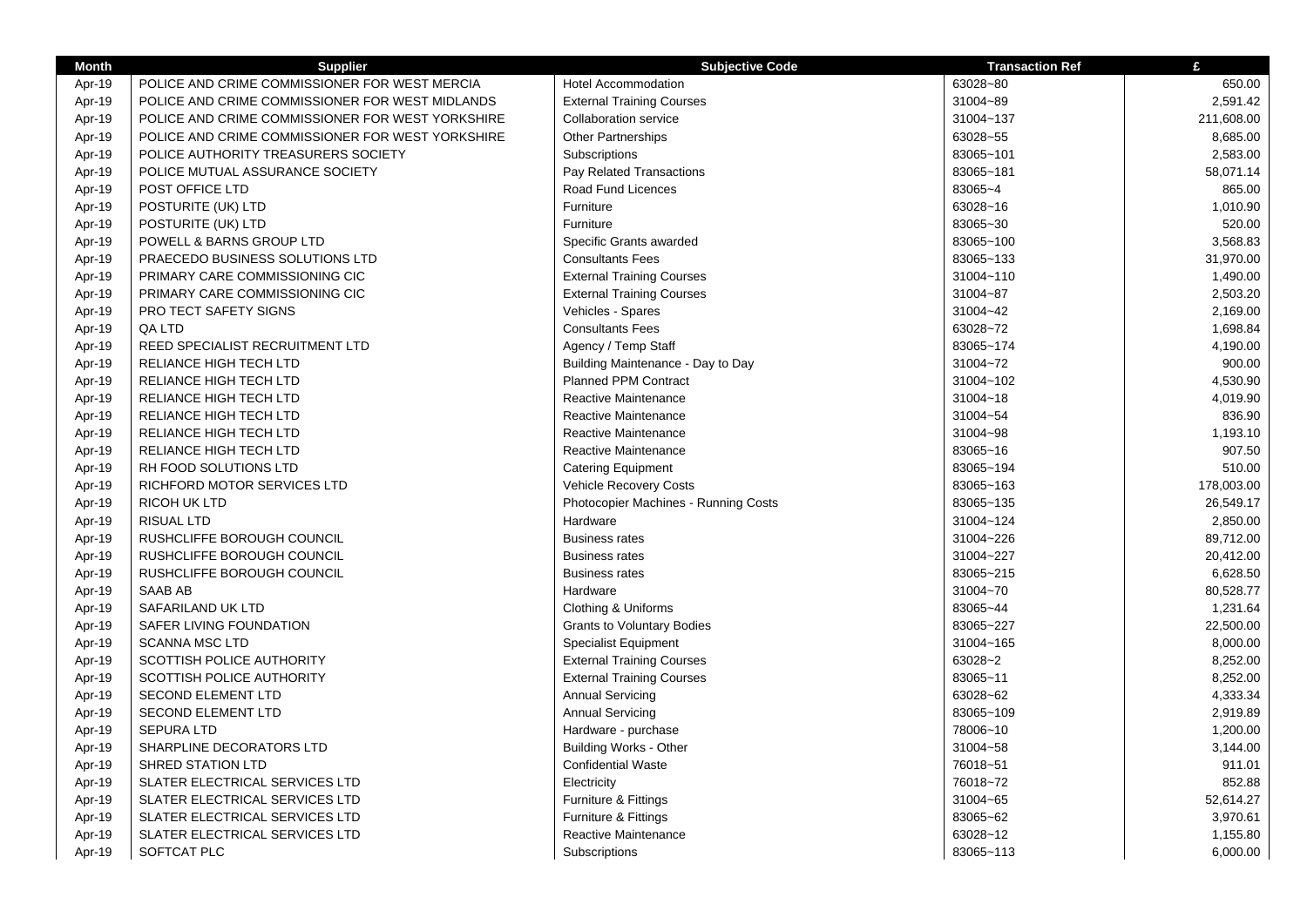| <b>Month</b> | <b>Supplier</b>                      | <b>Subjective Code</b>                   | <b>Transaction Ref</b> | £          |
|--------------|--------------------------------------|------------------------------------------|------------------------|------------|
| Apr-19       | SOFTWARE BOX LTD                     | <b>Systems Development</b>               | 76018~36               | 2,156.30   |
| Apr-19       | SOLO SERVICE GROUP LTD               | <b>Contract Cleaning</b>                 | 76018~58               | 44,819.24  |
| Apr-19       | SP SERVICES UK LTD                   | <b>Training Materials</b>                | 83065~212              | 4,491.00   |
| Apr-19       | <b>SPACEWISE</b>                     | <b>Catering Equipment</b>                | 31004~181              | 1,092.00   |
| Apr-19       | SPECIALIST COMPUTER CENTRES PLC      | Hardware                                 | 31004~70               | 6,484.92   |
| Apr-19       | SPECIALIST COMPUTER CENTRES PLC      | Hardware                                 | 76018~20               | 6,484.92   |
| Apr-19       | SPECIALIST COMPUTER CENTRES PLC      | Hardware - purchase                      | 31004~51               | 653.50     |
| Apr-19       | SPECIALIST COMPUTER CENTRES PLC      | Hardware - purchase                      | 76018~18               | 1,307.00   |
| Apr-19       | SPECIALIST COMPUTER CENTRES PLC      | Hardware - purchase                      | 83065~48               | 653.50     |
| Apr-19       | SPECIALIST COMPUTER CENTRES PLC      | Other IT Costs                           | 76018~60               | 13,367.40  |
| Apr-19       | SPECIALIST COMPUTER CENTRES PLC      | Other IT Costs                           | 78006~53               | 20,605.14  |
| Apr-19       | SPECIALIST COMPUTER CENTRES PLC      | Other IT Costs                           | 80018~3                | 3,997.50   |
| Apr-19       | STARTRAQ (UK) LTD                    | Licence Fees                             | 78006~46               | 7,744.00   |
| Apr-19       | STARTRAQ (UK) LTD                    | Licence Fees                             | 83065~124              | 7,742.00   |
| Apr-19       | STARTRAQ (UK) LTD                    | Software Licences                        | 83065~123              | 2,364.41   |
| Apr-19       | <b>SUE SMITH</b>                     | Police Dogs - purchase                   | 31004~123              | 750.00     |
| Apr-19       | SURE24 LTD                           | <b>Specialist Equipment</b>              | 31004~166              | 1,500.00   |
| Apr-19       | <b>T &amp; S HEATING LTD</b>         | Reactive Maintenance                     | 63028~14               | 1,797.00   |
| Apr-19       | <b>T &amp; S HEATING LTD</b>         | Reactive Maintenance                     | 63028~8                | 1,693.00   |
| Apr-19       | THE ALBERT HALL (NOTTINGHAM) LTD     | <b>Other Partnerships</b>                | 83065~236              | 666.67     |
| Apr-19       | THE INVESTIGATOR                     | <b>External Training Courses</b>         | 63028~2                | 798.00     |
| Apr-19       | THE POLICE ICT COMPANY               | Other IT Costs                           | 83065~103              | 60,000.00  |
| Apr-19       | THE POLICE TREATMENT CENTRES         | Pay Related Transactions                 | 83065~177              | 9,991.80   |
| Apr-19       | THEBIGWORD INTERPRETING SERVICES LTD | Interpreters Fees & Translators Fees     | 83065~187              | 8,154.95   |
| Apr-19       | TREBLE 5 TREBLE 1 LTD                | <b>Other Partnerships</b>                | 78006~50               | 8,400.25   |
| Apr-19       | VBCS                                 | <b>Building Works - Other</b>            | 63028~39               | 1,432.78   |
| Apr-19       | VBCS                                 | <b>Building Works - Other</b>            | 83065~53               | 716.89     |
| Apr-19       | VALLANCES COACHES LTD                | <b>External Training Courses</b>         | 31004~10               | 2,400.00   |
| Apr-19       | <b>VENSON NOTTS LTD</b>              | Upkeep of Transport & Plant              | 31004~231              | 42,192.00  |
| Apr-19       | <b>VENSON NOTTS LTD</b>              | Vehicle Repairs                          | 31004~41               | 17,502.99  |
| Apr-19       | <b>VENSON NOTTS LTD</b>              | Venson DSAF                              | 31004~228              | 97,212.03  |
| Apr-19       | <b>VENSON NOTTS LTD</b>              | Venson DSAF                              | 83065~192              | 5,199.92   |
| Apr-19       | <b>VENSON NOTTS LTD</b>              | Venson PPM                               | 31004~230              | 129,635.63 |
| Apr-19       | <b>VERITAS MANAGEMENT</b>            | <b>Crime Prevention Equipment</b>        | 78006~56               | 1,650.00   |
| Apr-19       | <b>VIKING ARMS LTD</b>               | Firearms & Supplies                      | 76018~29               | 1,867.20   |
| Apr-19       | <b>VIRGIN MEDIA BUSINESS LTD</b>     | <b>Network Services</b>                  | 64039~2                | 28,938.52  |
| Apr-19       | VIRGIN MEDIA BUSINESS LTD            | <b>Network Services</b>                  | 83065~97               | 159,880.82 |
| Apr-19       | <b>VODAFONE CORPORATE LTD</b>        | Mobile Phone Call Charges & Contract Cos | 79028~3                | 5,002.00   |
| Apr-19       | <b>VODAFONE CORPORATE LTD</b>        | Mobile Phone Call Charges & Contract Cos | 83065~55               | 2,501.00   |
| Apr-19       | WA PRODUCTS (UK) LTD T/A SCENESAFE   | <b>Specialist Equipment</b>              | 76018~13               | 832.00     |
| Apr-19       | WA PRODUCTS (UK) LTD T/A SCENESAFE   | <b>Training Materials</b>                | 76018~64               | 518.00     |
| Apr-19       | <b>WASTECARE GROUP LTD</b>           | Waste Disposal                           | 78006~40               | 822.90     |
| Apr-19       | WHITCHER WILDLIFE LTD                | Fees - Other                             | 31004~139              | 520.00     |
| Apr-19       | <b>WHITTAN INDUSTRIAL LTD</b>        | Furniture & Fittings                     | 31004~155              | 14,343.75  |
| Apr-19       | WILLMOTT DIXON HOLDINGS LTD          | Fees - Statutory                         | 78006~39               | 51,327.81  |